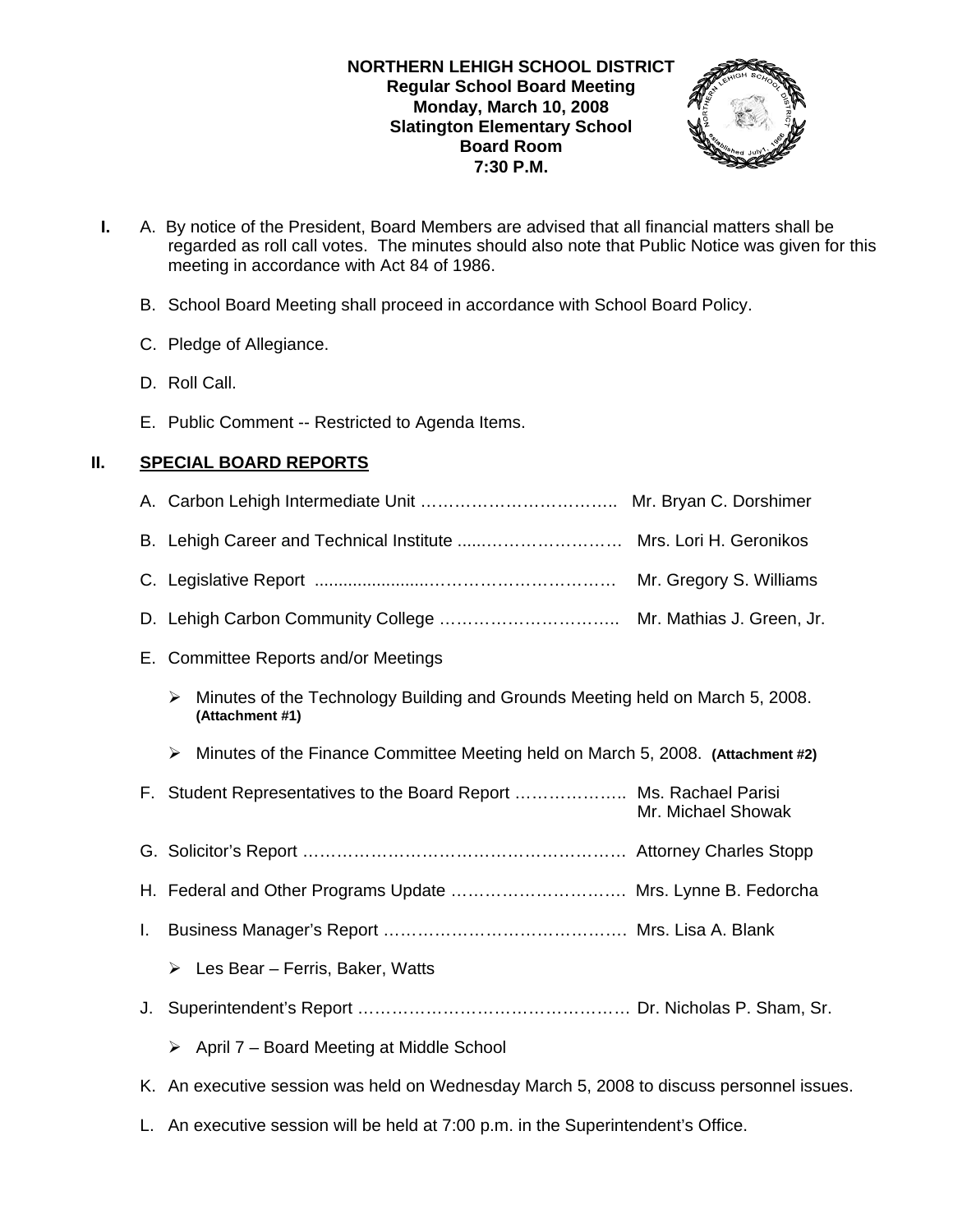#### **III. PERSONNEL**

A. Approve Donald Allen as the 9<sup>th</sup> Grade Transitions Team Coordinator for the 2007-2008 school year at a rate of \$20.00 per hour as funded through the Project 720 Grant.

### B. Substitute - Non-Instructional

Approve the following as a substitute cafeteria worker for the 2007-2008 school year at the approved 2007-2008 Supplementary Personnel Salary Schedule substitute rates:

Lisa Goad – Special Education and English

### C. Resignation

 Accept the resignation of Lisa Blank form her position as Business Manger effective March 5, 2008. She will be released from her position at the end of the work day on May 2, 2008 or as soon as a replacement can be found.

### D. Family Medical Leave

Approve the request of employee #215, district clerical employee, to take a Family Medical Leave of Absence, effective March 24, 2008 and continuing for approximately 8 weeks with an anticipated return date of May 26, 2008.

## **IV. CONFERENCES**

#### A. High Schools That Works Conference

 Approve to send six teachers and two administrators to the High Schools That Works Conference in Nashville, TN from July 9-12, 2008 at a cost not to exceed \$7,168.50. Expenses for one district administrator will be paid for by a grant through Lehigh Career and Technical Institute.

## **V. POLICY**

#### A. Board Policy – Second Reading

- 1. Approve school board policy #113 Programs Special Education, as presented after second reading. **(Attachment #3)**
- 2. Approve school board policy #707 Property Use of School Facilities and Equipment, as presented after second reading. **(Attachment #4)**
- 3. Approve school board policy #707.1 Property Use of Storage Space, as presented after second reading. **(Attachment #5)**
- 4. Approve new school board policy #808.1– Operations Point of Sale, as presented after second reading. **(Attachment #6)**

## **VI. CURRICULUM AND INSTRUCTION**

A. Approve the 2008-2009 Northern Lehigh School District Calendar as presented. **(Attachment #7)**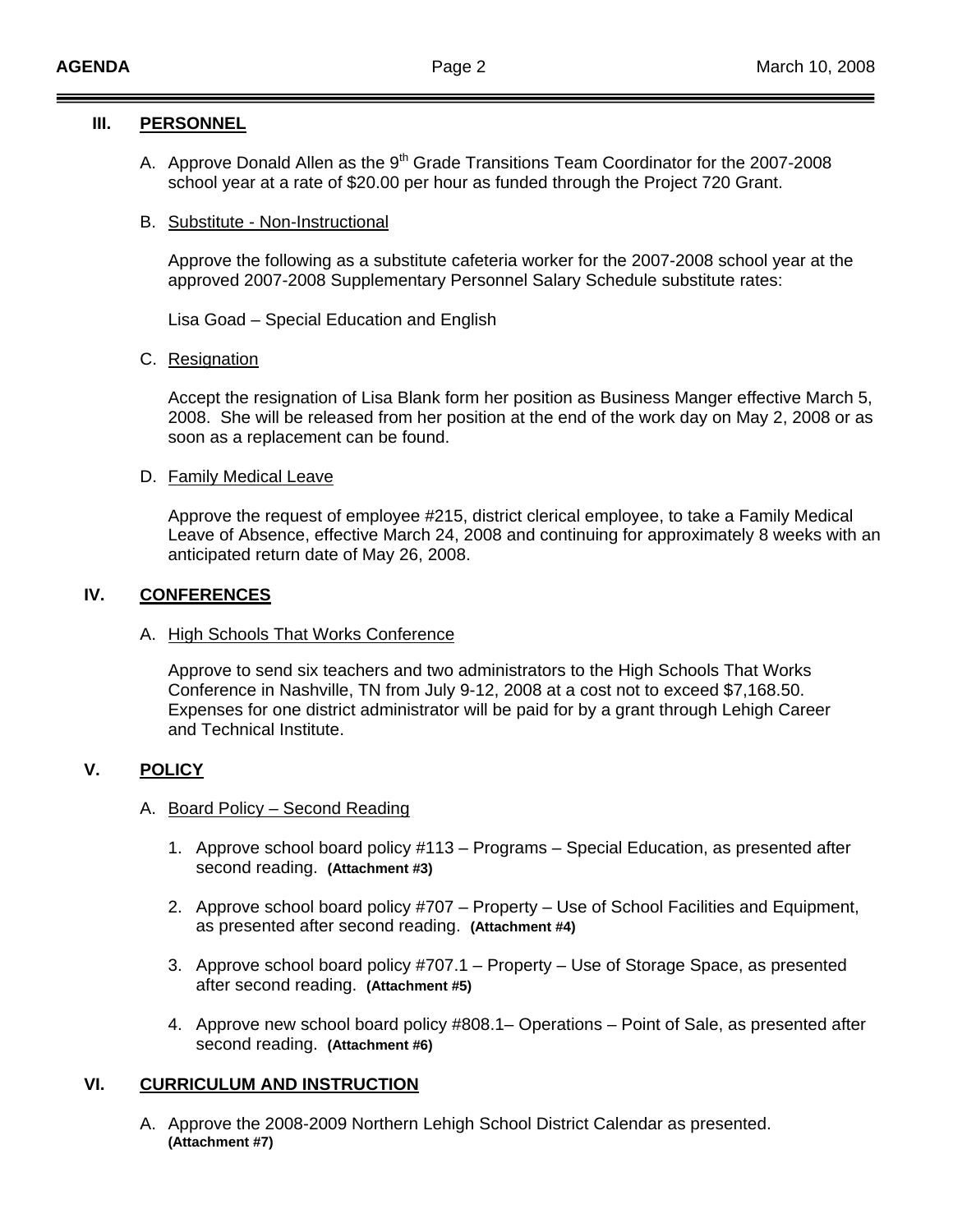- B. Approve administration to enter into a partnership agreement with Lehigh Carbon Community College in order to provide our students with greater options to earn concurrent high school/college credit. The term of the Dual Enrollment Partnership Proposal between Northern Lehigh School District and Lehigh Carbon Community College will be from August 15, 2008 – June 30, 2009. **(Attachment #8)**
- C. Approve administration to enter into a partnership agreement with Northwestern Lehigh School District in order to provide our students with greater options to earn concurrent high school/college credit. The term of the Dual Enrollment Partnership Proposal between Northern Lehigh School District and Northwestern Lehigh School District will be from July 1, 2008 – June 30, 2009. **(Attachment #9)**

### **VII. OLD BUSINESS**

### **VIII. NEW BUSINESS**

## **IX. FINANCIAL**

- A. Approve the Following Financial Reports:
	- 1. General Fund month of February
	- 2. NLMS Student Activities Account month of February
- B. Approve the Following List of Bills:
	- 1. General Fund months of February and March
	- 2. Cafeteria Fund month of February
	- 3. Athletic Fund month of February
	- 4. Refreshment Stand Fund month of February
	- 5. Capital Projects Fund month of February
- C. Authorize administration to purchase through state contract a 2008 Fleet/Non-Retail GMC Sierra 2500HD 4WD Reg Cab 133" Work Truck from Penske GMC Commercial Trucks in Shillington, PA. Price quote for the truck is \$29,813 plus an additional \$2,500 for a lift gate for a total cost of \$32,313. Funding for this truck will come from the General Fund Long Term Equipment Replacement Budget. **(Attachment #10)**
- D. Authorize administration to recalculate the previous Use of Facilities invoice issued to the Slatington Lions Club for their annual Car Show held Labor Day Weekend 2007. The invoice will be recalculated based on the approved revisions to school board policy #707. This will result in a reduction of \$76.82 to the original invoice.
- E. Authorize administration to recalculate the previous Use of Facilities invoice issued to the Northern Lehigh Athletic Association for the fall 2007 Football season. The invoice will be recalculated based on the approved revisions to school board policy #707. This will result in a reduction of \$56.85 to the original invoice.
- F. Authorize administration to calculate and issue Use of Facilities invoices to the following organizations based on the approved revisions to school board policy #707.
	- 1. Cub Scouts for Pine Wood Derby held on February 9, 2008 at Slatington Elementary
	- 2. NLYAA for Basketball Games held November thru February at the Middle School
	- 3. NLYAA for Wrestling Matches held November thru January at the High School
	- 4. Northern Lehigh Education Foundation for Breakfast with Santa held December 1, 2007 at Slatington Elementary